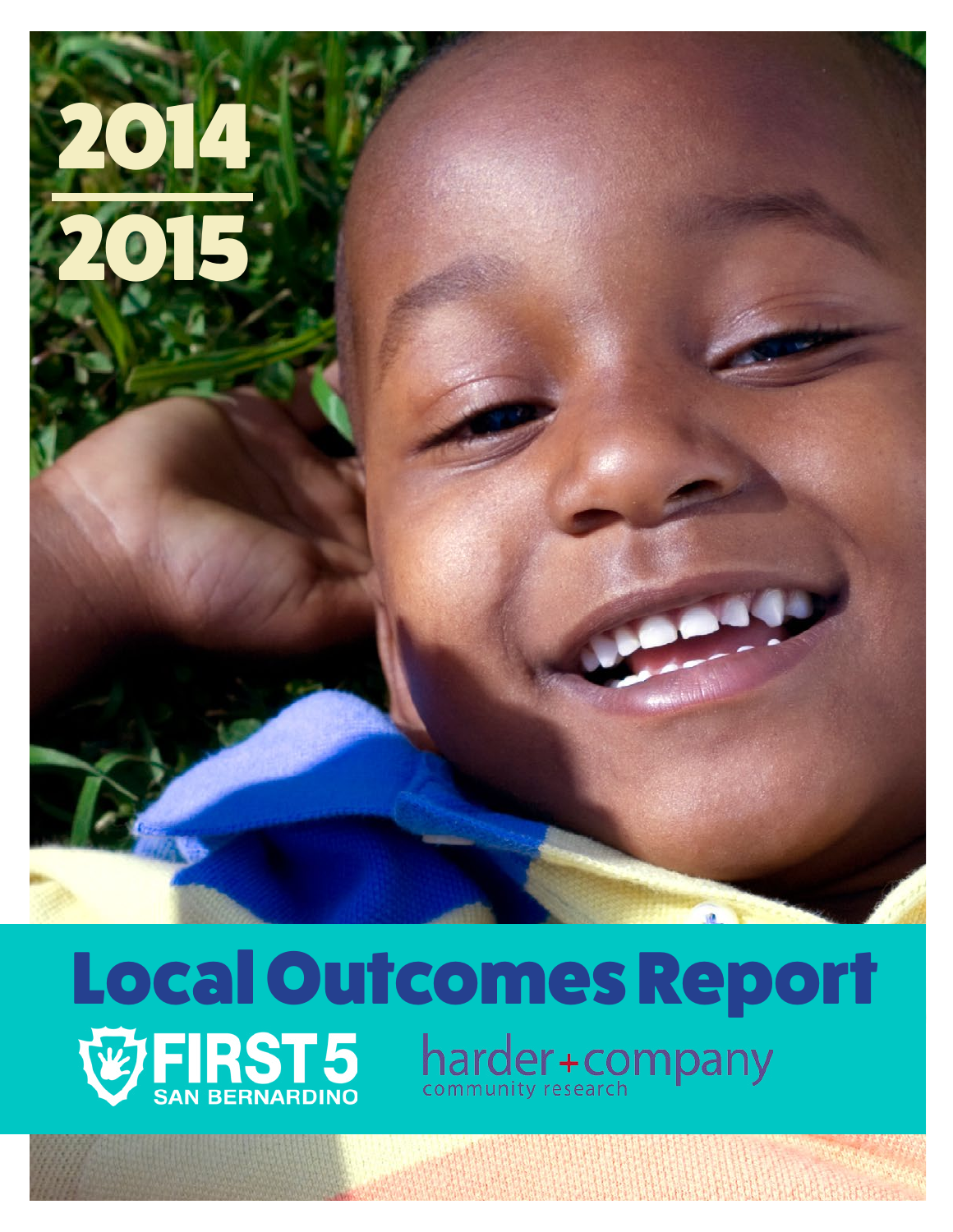# Demographics

in 2014-2015

8,136 A.P children ages 0-5 were served

parents were served

parent characteristics:

26**%** did **not have a high school diploma**

64**%**

have incomes that **fall below the poverty line**

nga

**Children and families served mostly lived in...**

3,590

| <b>San Bernardino</b> |        | <b>Barsfow</b>       |
|-----------------------|--------|----------------------|
| 1000+ Ontario         | $200+$ | <b>Colton</b>        |
| 600+ Victorville      |        | <b>Rancho Cucamo</b> |
| 500+ Fontana          |        | <b>Montclair</b>     |
| <b>Rialto</b>         |        | <b>Needles</b>       |
| <b>Chino</b>          |        | <b>Yucca Valley</b>  |
| 400+ Bloomington      |        | <b>Apple Valley</b>  |
| <b>Redlands</b>       |        | <b>Highland</b>      |

Upland Hesperia Adelanto Big Bear City Chino Hills **Crestline** 100+ 29 Palms

Number of clients served in ranges of 100 to 1,000 in descending order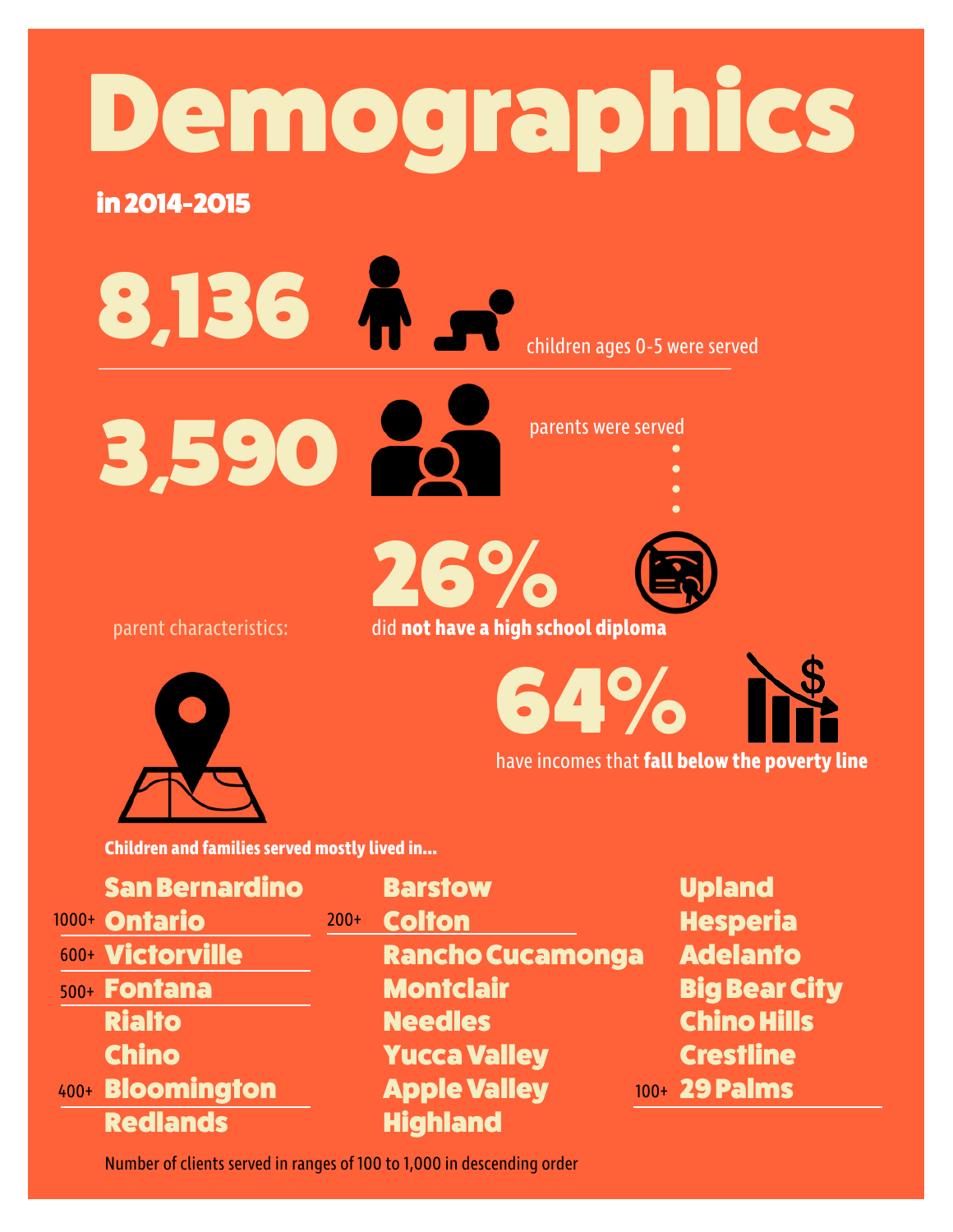# Family

#### Resource Center and Case Management

San Bernardino County is showing signs of recovery from the 2008 Great Recession. Employment and wages have steadily increased, housing values are on the rise, and foreclosures and underwater mortgages continue to decline<sup>1</sup>. Despite these signs of recovery, high levels of need still exist, especially among families with young children.



**Relative to surrounding counties, San Bernardino continues to experience higher unemployment (11.2%) and higher poverty rates among families with children.** Among families with children, 23.6% live below the poverty line and 29.1% of children 0-5 live below the poverty line (29.1%)<sup>2</sup>.

In response to these needs, First 5 San Bernardino supports resource centers and case management services that help families develop and maintain long-term self-sufficiency. **In 2014-15, resource centers delivered ongoing case management services to 1,144 parents.**

#### At entry, here is what parents needed the most:

**Access to Supportive Services**

**Education & Employment**

**Relationships with Children**

**Relationships with Family and Friends**

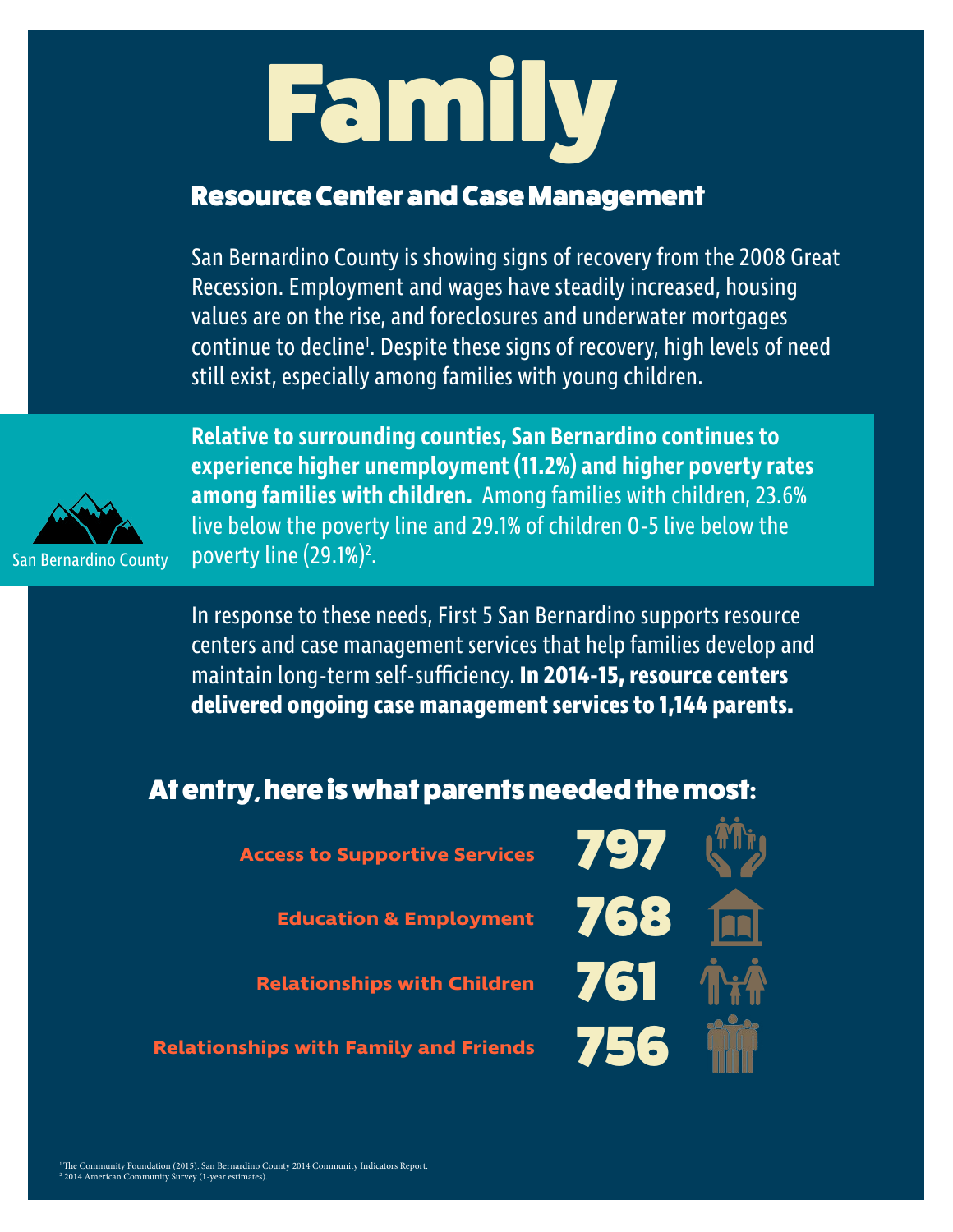#### What happened during case management?

On average, parents were enrolled in case management for 16 weeks and received between four and five case management sessions.

**significantly improved their ability to identify and access supportive resources**

**who were previously unemployed were able to secure employment** 413 336 246

**increased their understanding of their child's development**

**developed more nurturing relationships with their children**

136 27 13

**enrolled in school to work toward their GED or High School Diploma**

**secured a GED or High School Diploma**

#### Nurturing Parenting Program



Child abuse and neglect can have deep and long lasting effects on physical and emotional health throughout a person's lifetime<sup>3</sup>. The Center for Disease Control estimates that the total lifetime financial costs associated with just one year of confirmed cases of child maltreatment in the United States is estimated to be \$124 billion, and that **the lifetime estimated cost for each surviving victim of child maltreatment is \$210,012 (the costs of each death due to child maltreatment are even higher)4 .** 

First 5 San Bernardino invests in critical parent education services to ensure families are safe, healthy, and nurturing. Parents who completed the Nurturing Parents parenting program showed a statistically significant increase in knowledge and behaviors related to positive parenting that help protect against abuse and neglect.

parents entered the parent education program scoring in the high risk range on one or more of the five subscales of the AAPI-25

parents moved from high to moderate or low risk on one or more subscales of the AAPI-2 by the end of the program, thereby reducing their children's likelihood of experiencing maltreatment.

Felitti, V. J., & Anda, R. (2009). The relationship of adverse childhood experiences to adult medical disease, psychiatric disorders, and sexual behavior: Implications for healthcare. In R. Lanius, E. Vermetten, & C. Pain

4

The Hidden Epidemic: The impact of early life trauma on health and disease.<br><sup>4</sup> This estimate includes the costs of child health care, adult medical bills, productivity losses, and child welfare and criminal justice system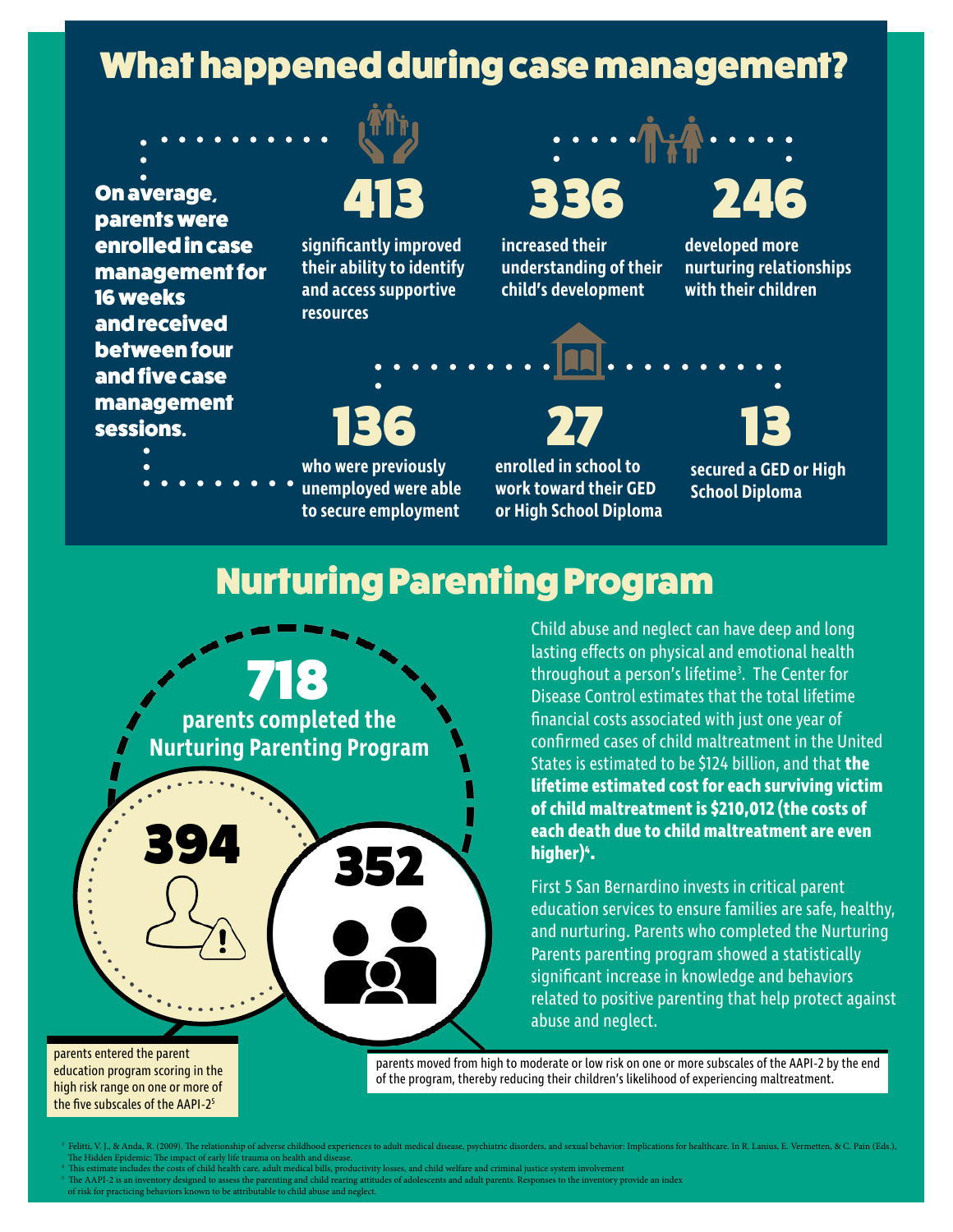## Education

Children's school readiness is a strong predictor of future academic and life success. Children with higher levels of school readiness are more successful in grade school, less likely to drop out of high school, and earn higher incomes as adults<sup>6</sup>. Access to high-quality educational opportunities, such as preschool and Pre-K academies, ensure young children enter school ready to learn.



#### Improving school readiness by supporting parents

Parents play a critical role in preparing children for school by shaping their social-emotional development, self-control, and cognition<sup>s</sup>. In 2012, First 5 San Bernardino launched the Pre-K Academy initiative to increase kindergarten readiness. Parent enrichment is an important part of this program. Enrichment sessions helped parents learn how to engage their children in developmentally appropriate school readiness activities shown to increase children's school readiness. **For example, 218 parents reported an increase in the number of times per week they read aloud with their child, one of strongest predictors of kindergarten readiness.**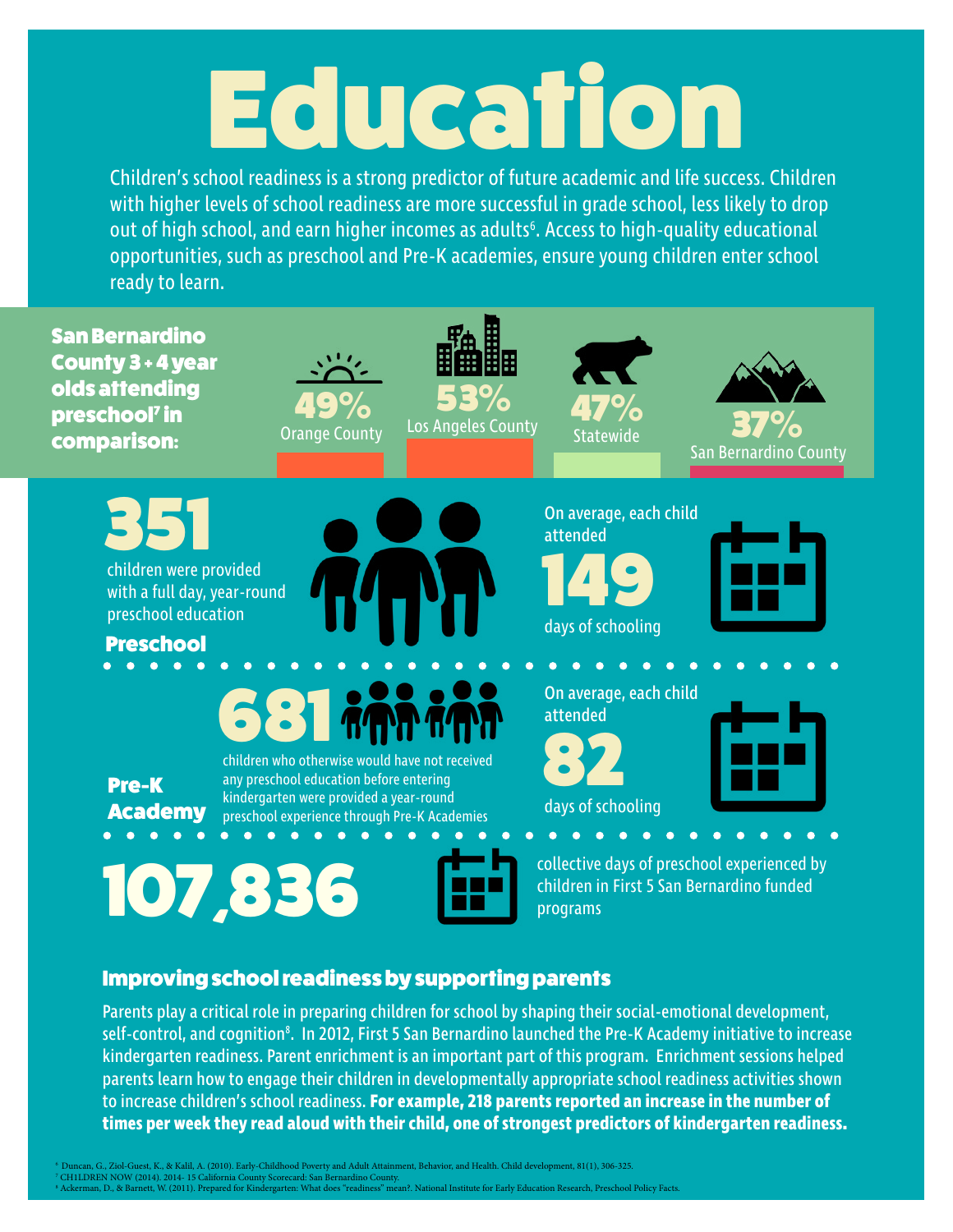

#### Family Literacy

Literacy and language development are also critical to school readiness. Children who are read to regularly have improved early literacy skills, are better readers in elementary school, and are more likely to succeed in school<sup>9</sup>. Early literacy is also a strong predictor of children's reading abilities through grade school and beyond.

Third grade reading levels by comparison<sup>10</sup>:







First 5 San Bernardino's Family Literacy programs aim to increase awareness of the importance of developing literacy skills at an early age by implementing curricula throughout the county to encourage and enhance family literacy development.

As a result of family literacy programs:

**168 Parents increased the reason of the reason of the reason increased** the number of books read with their child on a weekly basis

the number of times they participated in reading activities with their child **books at home the participated in**<br> **books at home**<br> **books at home**<br> **books at home**<br> **books at home** 

their inventory of children's **105 Parents increased** 

9 Rhode Island KIDS COUNT (2005). Getting Ready: Findings from the National School Readiness Indicators Initiative, a 17 State Partnership.

<sup>10</sup> CH1LDREN NOW (2014). 2014-15 California County Scorecard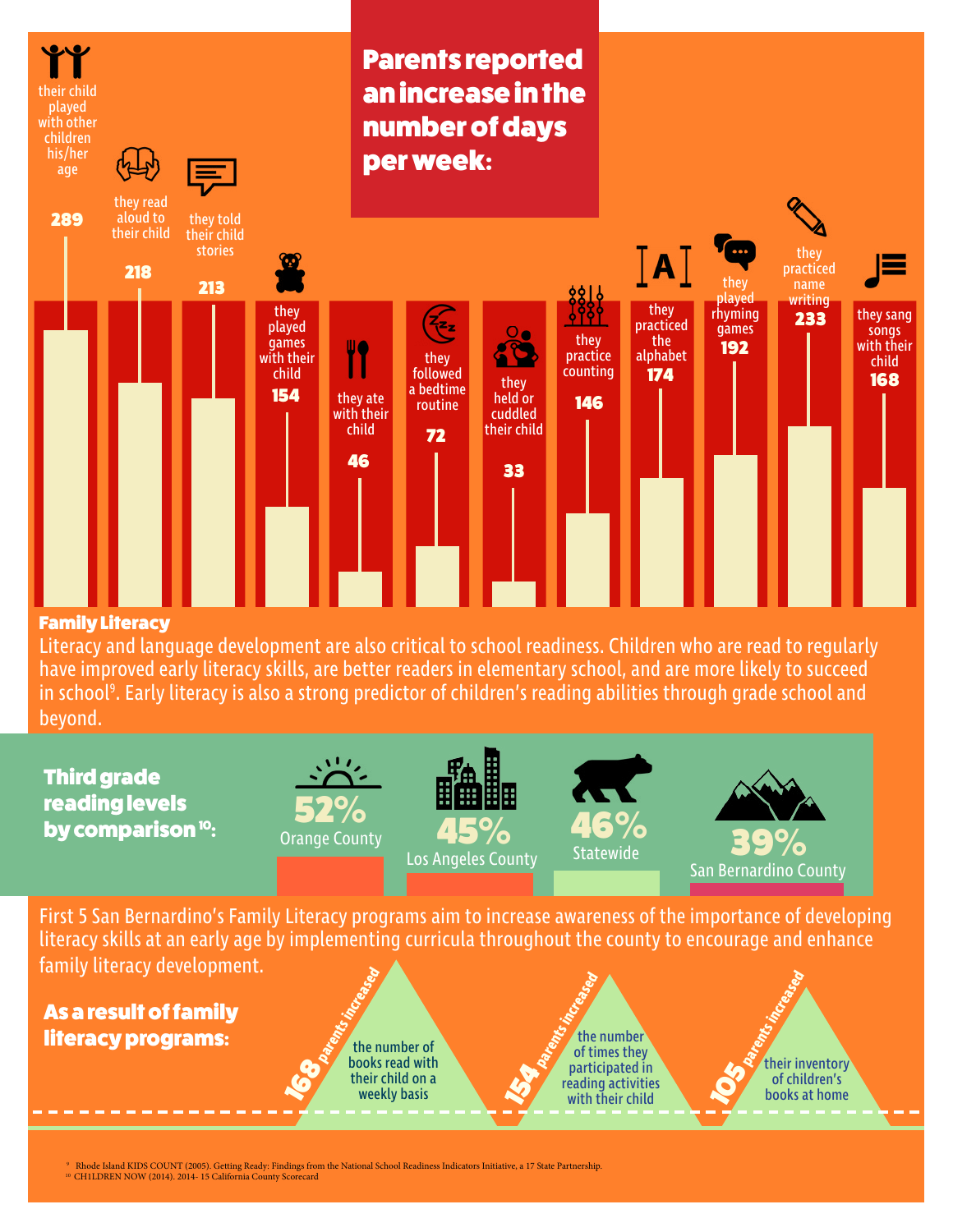Number of parents who noted an increase in how often they now practice the following positive reading activities with their child or children<sup>11</sup>:



#### Number of parents who, by the end of the program, were practicing the following literacy activities with their children:

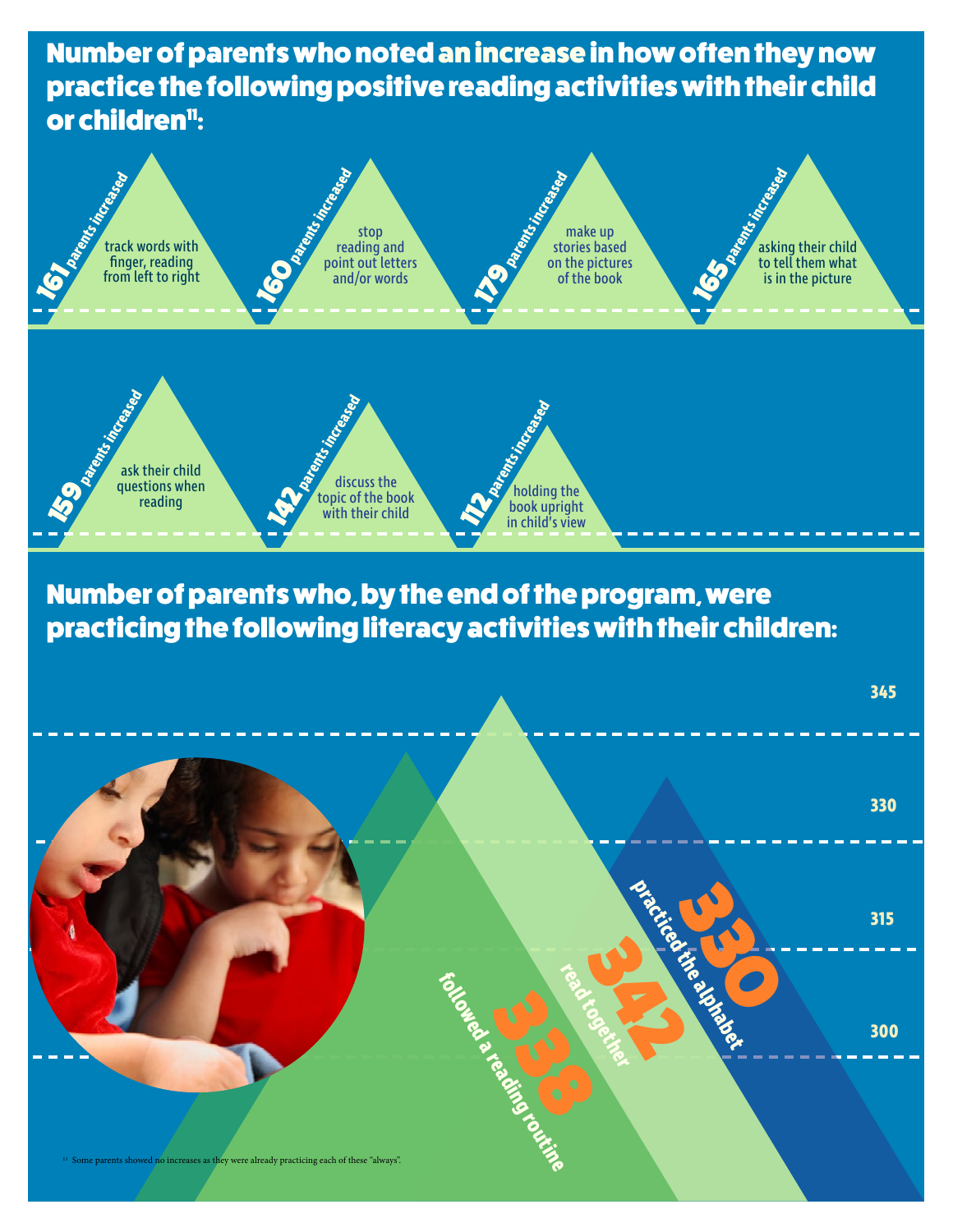# Health

## Developmental Screenings

Developmental screenings for children 0-5 are critical for early identification of and intervention for developmental delays. Early interventions can improve developmental outcomes, strengthen parent-child interactions, and improve the child's home environment<sup>12</sup>.

of children ages 0-5 in **impacting the lives of the secreening reached a total of children** of children ages 0-5 in<br>San Bernardino County 15.4% of children ages 0-5 in<br>are at high risk for developmental delay **According to the California Health Interview Survey (CHIS)** impacting the lives of

this rate is lower than rates for







The majority of screenings were administered in the more population dense regions of the west and central regions of the county<sup>14</sup>.

From 2014-2015, First 5 San Bernardino**'**s investment in early developmental





Developmental screenings identified 955 children at risk for developmental delays.

Based on published cost-avoidance estimates, the potential savings from early identification of developmental delay for those 995 children identified as at risk by the F5SB screening efforts could result in cost savings ranging from \$30,000 to \$100,000 per child<sup>15</sup>. The table below includes cost avoidance estimates based on the extent to which those children would have received a screening elsewhere.



12 Majnemer, A. (1998) Benefits of early intervention for children with developmental disabilities. Seminars in Pediatric Neurology, 5(1):62-9.

<sup>3</sup> California Health Interview Survey. CHIS 2009 Child Public Use File. Risk of Developmental Delays (PEDS). Los Angeles, CA: UCLA Center for Health Policy Research, November 2015. Respondents were asked a series of questions about concerns related to their child's developmental status. The items are drawn from the survey edition of Parents' Evaluation of Developmental Status (PEDS) and do not have an immediate clinical application. F information, see http://pedstest.com/

.<br>1. Census Bureau, 2009-2013 5-Year American Community Survey. POVERTY STATUS IN THE PAST 12 MONTHS OF RELATED CHILDREN UNDER 18 YEARS BY FAMILY TYPE BY AGE OF RELATED CHILDREN UNDER 18 YEARS.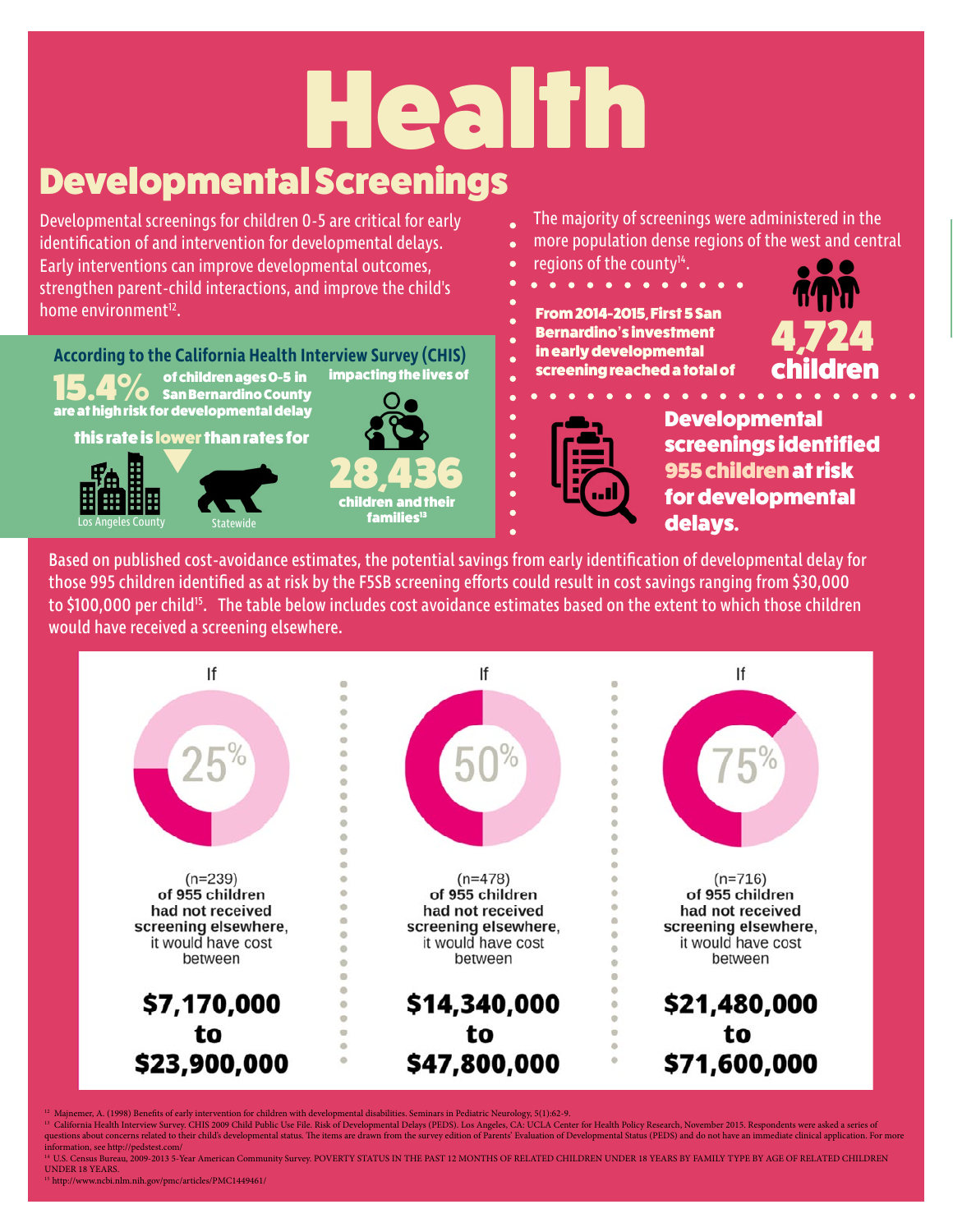## Oral Health

First 5 San Bernardino dental programs work with over 40 providers throughout San Bernardino County to provide children 0 to 5 with screenings and treatment. Cavities (tooth decay) are the most common chronic health condition for children. If tooth decay is left untreated, it can impair activities such as eating, speaking, playing, and learning.



#### Perinatal Screening, Assessment, Referral & Treatment (PSART) **Of the at-risk expectant mothers that were referred to services:**  $\bigcap$  $\Omega$  $\widehat{\phantom{a}}$

| With support from First 5 San Bernardino,                                                                                                                                                                                                                                                                                                                                                                                                                                                     | In 2014-15,                                                                                                                                                                          | 그램)                                                                                                    |                                                                                                                                            |                                                                                   | ≪.                                                               |
|-----------------------------------------------------------------------------------------------------------------------------------------------------------------------------------------------------------------------------------------------------------------------------------------------------------------------------------------------------------------------------------------------------------------------------------------------------------------------------------------------|--------------------------------------------------------------------------------------------------------------------------------------------------------------------------------------|--------------------------------------------------------------------------------------------------------|--------------------------------------------------------------------------------------------------------------------------------------------|-----------------------------------------------------------------------------------|------------------------------------------------------------------|
| healthcare<br>the Department of Public Health partners<br>providers<br>with local obstetricians to ensure all<br>screened<br>pregnant women in San Bernardino County<br>are screened for drug, alcohol, and tobacco<br>use. Women are provided supports needed<br>to address their substance use via services<br>and<br>ranging from home visits from public health<br>delivered<br>nurses to inpatient treatment programs,<br>intensive<br>depending on the severity of use.<br>services for | 8,571<br>women                                                                                                                                                                       | reduced the<br>number of<br><b>cigarettes</b><br>they smoked<br>or stopped<br>smoking<br>entirely      | F<br>reduced the<br>number of<br>days they<br>drank or<br>stopped<br>drinking<br>entirely                                                  | reduced the<br>number of<br>days they used<br>marijuana<br>or stopped<br>entirely | reduced the<br>number of<br>days their<br>usage of hard<br>drugs |
|                                                                                                                                                                                                                                                                                                                                                                                                                                                                                               | 233<br>at-risk<br>expectant<br>mothers                                                                                                                                               |                                                                                                        |                                                                                                                                            |                                                                                   |                                                                  |
| <b>Tobacco Use During Pregnancy can</b><br>increase risk of:                                                                                                                                                                                                                                                                                                                                                                                                                                  | cause <sup>*</sup> :                                                                                                                                                                 | <b>Alcohol Consumption During</b><br><b>Drug Abuse During Pregnancy may</b><br>Pregnancy can develop*: |                                                                                                                                            |                                                                                   |                                                                  |
| stillbirth, infant mortality, sudden infant<br>death syndrome (SIDS), preterm birth.<br>respiratory problems, slowed fetal growth,<br>low birth weight                                                                                                                                                                                                                                                                                                                                        | <b>Neonatal Abstinence Syndrome (NAS)</b><br>which can result in higher risk of low birth<br>weight, seizures, respiratory problems,<br>feeding difficulties and death <sup>18</sup> |                                                                                                        | <b>Fetal Alcohol Spectrum Disorders</b><br>(FASD) which can result in low birth<br>weight and long-term cognitive &<br>behavioral problems |                                                                                   |                                                                  |

 $\widehat{\mathscr{L}}$ 

A pulpotomy happens when an infection of the pulp occurs, usually due to tooth decay. 18 National Institute on Drug Abuse and Centers for Disease Control and Prevention

<sup>16 2014</sup> California Health Interview Survey (CHIS)

<sup>&</sup>lt;sup>17</sup> A pulpotomy is partial removal of soft tissue from the crown of a tooth that contains nerves and blood vessels. Only tissue from the crown of the tooth is removed during a pulpotomy.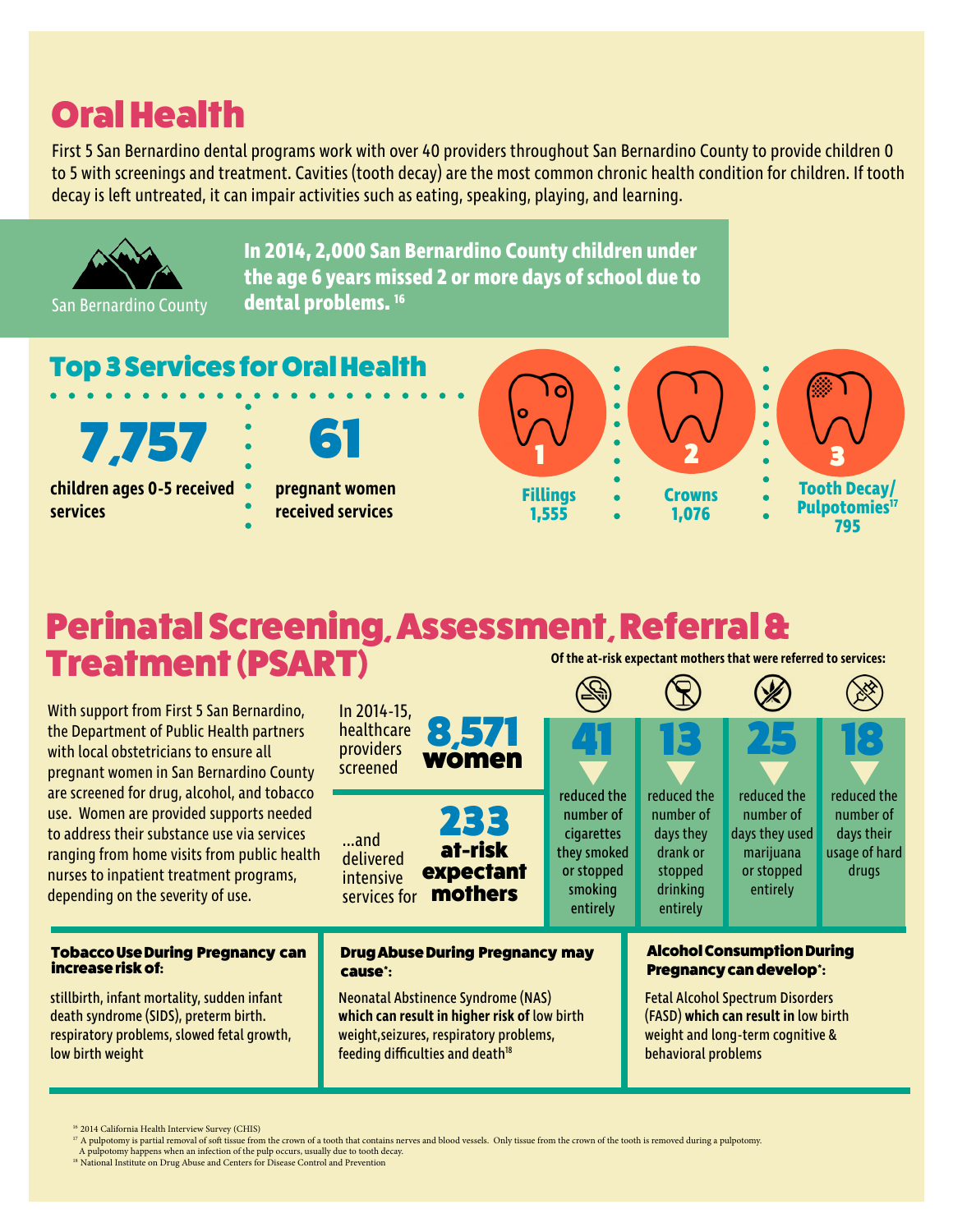### Screening, Assessment, Referral & Treatment (SART)



were served through SART in fiscal year 2014-15

#### 903 more an increase of

53.6% children over fiscal year 2013-2014

## 641 children

were served through EIIS in fiscal year 2014-15



SART is administered by the Department of Behavioral Health in partnership with four community-based providers to ensure all children have access to appropriate early intervention services for children (0 -5 years of age) in San Bernardino County. SART centers provide comprehensive care for children at risk for developmental, emotional, or behavioral problems due to exposure to alcohol and other drugs, child abuse and neglect, and/or other environmental or developmental factors. While SART serves all children, there is a special emphasis on serving children from the child welfare system.

| <b>SART provides intensive</b><br>treatment, on average:                                                                                                                                             | 2.3<br>hours per<br><b>week</b><br>for the initial 12 weeks | 57<br>days between<br>treatment<br><b>services</b>                                                                                                             | <b>I にア</b><br>days in<br>program |
|------------------------------------------------------------------------------------------------------------------------------------------------------------------------------------------------------|-------------------------------------------------------------|----------------------------------------------------------------------------------------------------------------------------------------------------------------|-----------------------------------|
| The majority of children seen at SART<br>need support in the areas of social<br>and emotional functioning. Some of<br>the most common needs of 2014-15<br>SART participants included <sup>19</sup> : | 4 Anger Control (43.8%)<br><b>5   Anxiety (37.8%)</b>       | <b>1   Difficulty Managing Emotions (61.8%)</b><br>2   Adjustment to Trauma (58.4%)<br><b>3   Communication (45.8%)</b><br><b>6 Substance Exposure (32.5%)</b> |                                   |

 SART is inclusive of the Early Identification and Intervention Services (EIIS) which provides a less intensive service to this population and expands service to the population to include more children who do not qualify for Medi-Cal services.

### Early Identification and Intervention Services (EIIS)

| <b>EIIS provides intensive</b><br>treatment, on average:                                                                                                                                             | 2.0<br>hours per<br><b>week</b><br>for the initial 12 weeks                                                                                                                                                                            | $\mathbf{H}$<br>days between<br>treatment<br><b>services</b> | はちょう<br>days in<br>program |  |
|------------------------------------------------------------------------------------------------------------------------------------------------------------------------------------------------------|----------------------------------------------------------------------------------------------------------------------------------------------------------------------------------------------------------------------------------------|--------------------------------------------------------------|----------------------------|--|
| The majority of children seen at EIIS<br>need support in the areas of social<br>and emotional functioning. Some of<br>the most common needs of 2014-15<br>EIIS participants included <sup>20</sup> : | <b>1   Anger Control (47.0%)</b><br><b>2   Affect Dysregulation (45.3%)</b><br><b>3   Oppositional Behavior (42.7%)</b><br>4   Impulsivity/Hyperactivity (30.3%)<br><b>5 Regulatory Problems (27.4%)</b><br><b>6   Anxiety (26.0%)</b> |                                                              |                            |  |

<sup>19</sup> Based on the Child and Adolescent Needs and Strengths inventory (CANS)

20 San Bernardino County Behavioral Health-Children and Youth Collaborative Services (CVS), 2014-2015 Fiscal Year Report – 0-5 Comprehensive Treatment Services.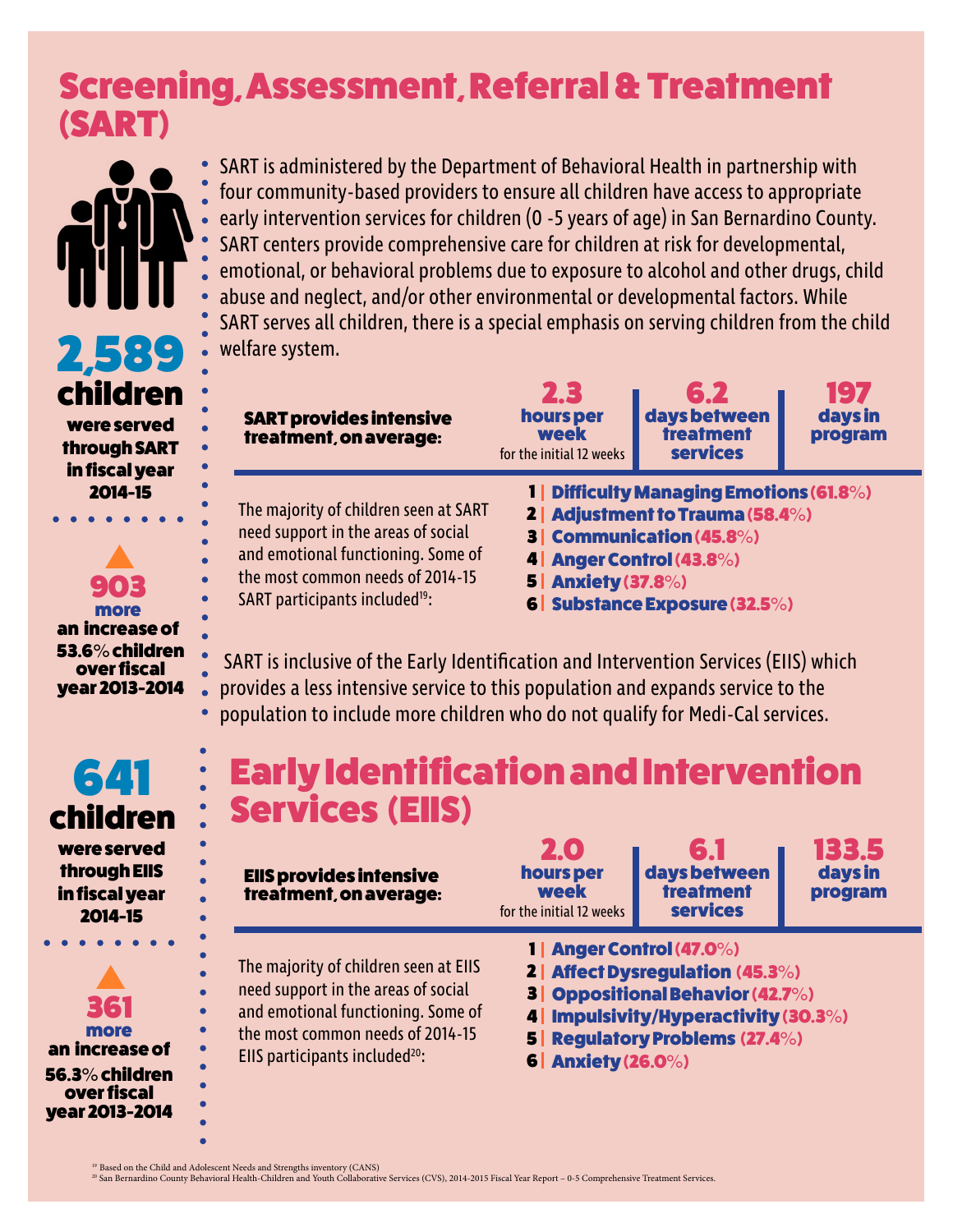Resolution of an identified need data is recorded from parents who, at intake, identified needing help with an issue with their child, but at discharge indicated they no longer needed assistance.



**See the full outcomes report from County of San Bernardino Department of Behavioral Health at www.first5sanbernardino.org**